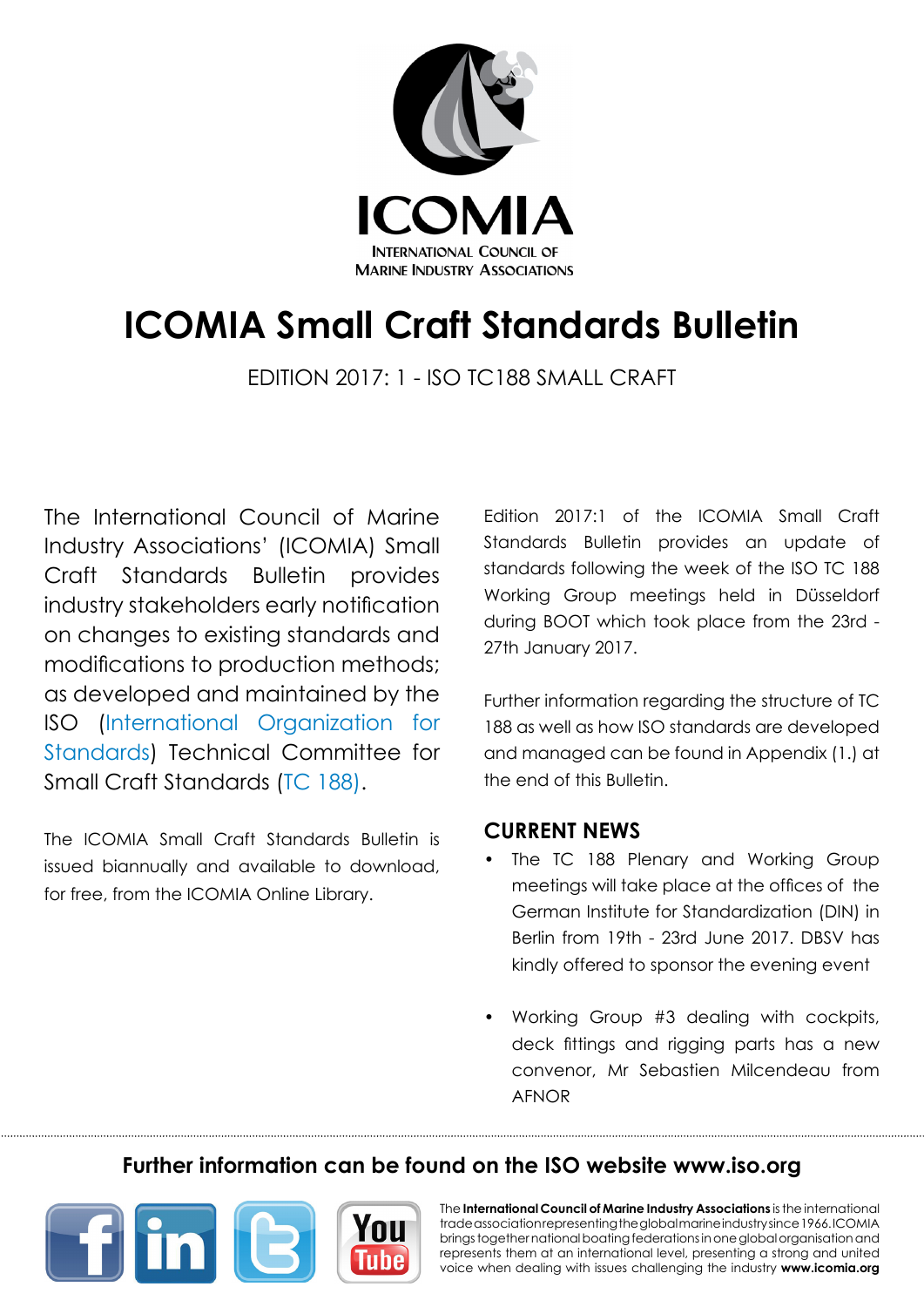

• Mr Ross Wombwell from BSI is the new convenor of Working Group #20, which deals with Windows, portlights, hatches, deadlights and doors

*MARINE INDUSTRY ASSOCIATIONS PAGE 2* 

- Mr Thomas Marhevko is the current project leader of ISO 10240:2004 +Amd1:2015 owner's manual which is now part of Working Group #9 Main dimensions and documentations
- All TC 188 convenors and project leaders can be contacted via the Secretariat, Mr Erik Lundin from SIS - erik.lundin@sis.se

**The development of an ISO International Standard (or revision or amendment of an existing standard) follows a series of stages:** 

- 1. Preliminary Stage **Preliminary Work Items (PWI)** are submitted and voted on by the participating members of the technical or sub committees.
- 2. Proposal Stage **New Work Item Proposals (NP)** are developed for a new standard, new part of an existing standard, a technical specification or publicly available specification.
- 3. Preparatory Stage This stage covers the preparation of a **Working Draft (WD)**
- 4. Committee Stage The **Committee Draft (CD)** takes into account comments from national bodies and reaches a consensus on the technical content.

**(DIS)** is circulated to all ISO member bodies for a three month vote (this may be extended to a period of five months by the technical or sub committees concerned).

- 6. Approval Stage **The Final Draft International Standard (FDIS)** is circulated within a three month period for a two month voting window.
- 7. Publication Stage **An International Standard (IS)** is printed and distributed within one month after all corrections are made.

On completion, standards supporting EU directive requirements are referenced in the Official Journal of the European Union (OJEU). This step is referred to as 'harmonization'. A harmonized standard provides a presumption of conformity for a certain legal requirements. This reference appears in a dedicated Annex of the relevant standard. A standards' prefix reflects their publication as a European (EN) or International (ISO) standard or a combination of these.

A link to the four digit ISO codes that are used to signify the current stage of a standard can be found at: **[www.iso.org/iso/stage\\_codes.pdf](http://www.iso.org/iso/stage_codes.pdf)** 

5. Enquiry Stage – A **Draft International Standard** 

# **Further information can be found on the ISO website [www.iso.org](http://www.iso.org/iso/home.html)**



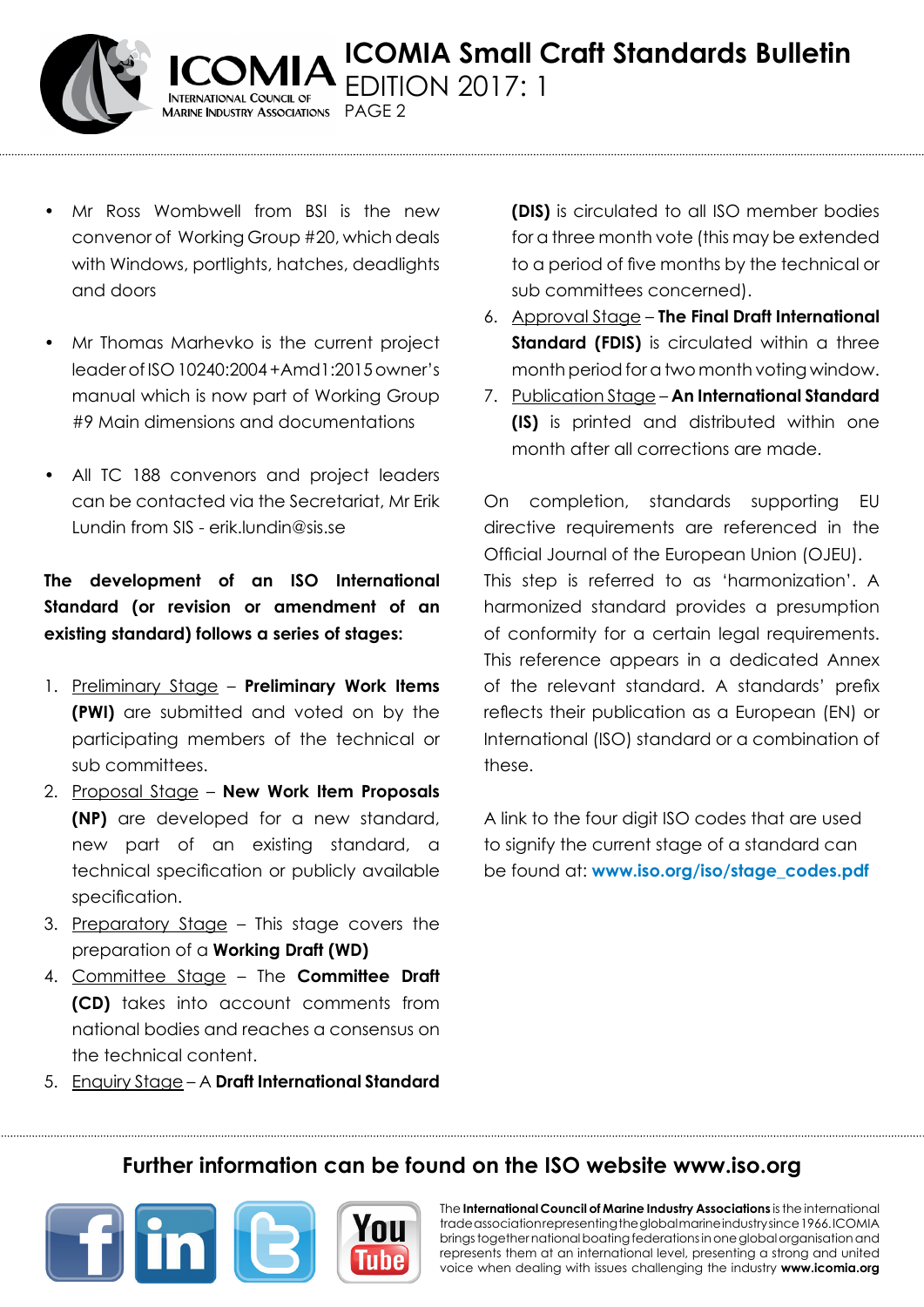

### **A. The following standards have been published so far during 2016 and 2017 – please make a note of when the previous editions of these will cease to give a presumption of conformity\***

**ARINE INDUSTRY ASSOCIATIONS** 

PAGF<sub>3</sub>

*\*On completion, standards supporting EU directive requirements are referenced in the Official Journal of the European Union (OJEU).* 

*A link can be found [here](http://ec.europa.eu/growth/single-market/european-standards/harmonised-standards/recreational-craft/#This is the first publication). This step is referred to as 'harmonization'.* 

*A harmonized standard provides a presumption of conformity for certain legal requirements. This reference appears in a dedicated Annex of the relevant standard.*

*A standard's prefix reflects their publication as a European (EN) or International (ISO) standard or a combination of these*

*A harmonized standard provides a presumption of conformity for certain legal requirements. This reference appears in a dedicated Annex of the relevant standard.*

*A standard's prefix reflects their publication as a European (EN) or International (ISO) standard or a combination of these.*

### **EN ISO 8666** – *Principal data*

This standard was published in July 2016 and is the main 'go-to' reference standard in terms of principal dimensions and related data as

well as mass specifications and various loading conditions. In order for it to be harmonised and its reference published in the OJEU, the Annex ZA will be updated via an amendment. We are aware of certain differences in the use of maximum load (mML) and this will hopefully be corrected across all the TC 188 Small Craft standards.

#### **ISO 9094** – *Fire protection*

This standard was published on 13 November 2015 but this latest version has not been formally harmonised and its reference published in the OJEU. We understand that this is a serious concern to industry and are hoping to get it harmonised as quickly as possible.

## **B. The following standards have been noted as requiring a review based on the publication of the new Recreational Craft Directive 2013/53/EU**

**ISO 8099-1** – *Waste water retention*  This standard will be published shortly as it has been approved for registration as an FDIS (Final Draft International Standard). The diagrams in Figure B.1 and B.2 have been updated

**ISO 8099-2** – *Waste water treatment* ICOMIA is currently convenor of the working group (WG 30) assigned to develop this new part of the standard to cover waste treatment systems, the full title will be *ISO 8099-2 - Small craft - Waste systems - Part 2. Waste water treatment*

# **Further information can be found on the ISO website [www.iso.org](http://www.iso.org/iso/home.html)**



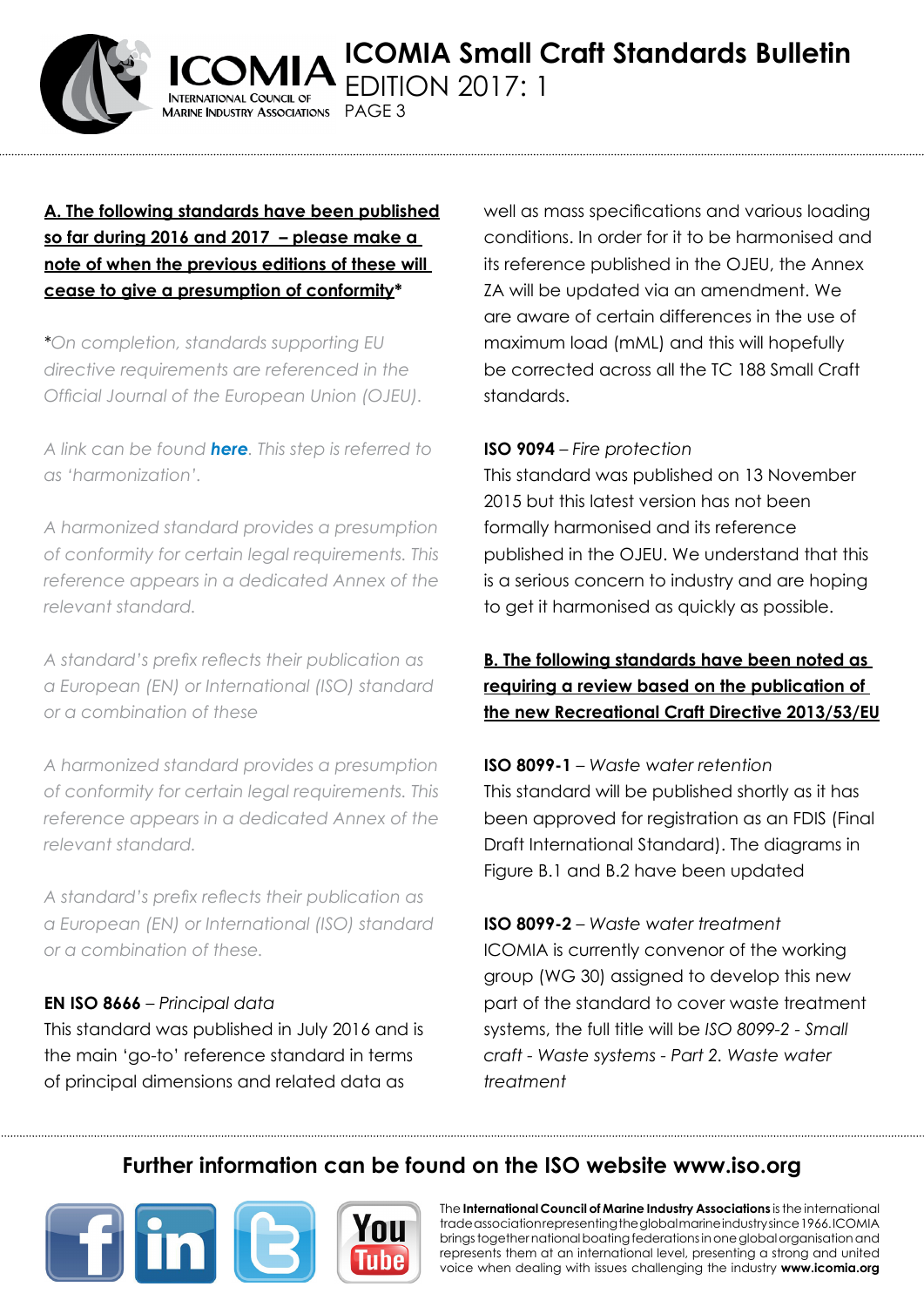

**ICOMIA Small Craft Standards Bulletin** Edition 2017: 1  $A$ arine Industry Associations  $\;\;$  PAGE 4

Any experts or manufacturers of waste water treatment systems wishing to be involved in this new project can contact ICOMIA or their National Standards Body.

### **EN ISO 10087** – *Craft identification - Coding system*

This standard is currently awaiting FDIS registration. Delays in publication have been due to the final implementing regulation (EU-2017/1) concerning the Watercraft Identification Number (WIN) which has been published and is applicable from 23 January 2017.

Please note that the new requirement in the 2013/53/EU Directive regarding MIC codes only being able to be assigned by the national authority of an EU Member State is not amended by the implementing regulation. WG 9 met during BOOT in Düsseldorf and addressed concerns raised by the CEN consultant.

#### **EN ISO 14945** – *Builder's Plate*

After a systematic review (SR) ended in 2015 it was agreed to review this standard to be inline with the new Essential Requirements for builder's plates using the Post Construction Assessment (PCA) module (the Notified Bodies contact details need to be included). The maximum power rating of an outboard engine and the ISO power symbol (propeller) were also due to be added to the builder's plate. WG 9 met during BOOT in Düsseldorf and work progressed on finalising a DIS version.

**EN ISO 14946** – *Maximum load capacity* A resolution was made at the beginning of 2016 to start a revision of this standard. The definitions and requirements for seat and occupancy areas have been clarified and the standard will add drawings of these to provide clear requirements of the allowable dimensions. WG 9 met during BOOT in Düsseldorf and work progressed on finalising a DIS version.

**EN ISO 11591** – *Field of vision from helm position* A second DIS will be submitted for approval after a number of comments were received from the first DIS and addressed during a WG 24 meeting which took place in Düsseldorf during BOOT 2017. It will be revised to include human power driven craft as well as sailing craft.

### **EN ISO 15085** – *Man overboard prevention and recovery*

A 3rd DIS was discussed during METS 2016 late last year and the 2nd amendment has incorporated the new RCD wording '…*shall be accessible to or deployable by a person in the water unaided*'. ISO 15083:2003 + Amd 1:2009 will be harmonised to the new RCD until Amd 2. is finalised.

### **C. The following standards are currently undergoing development**

**EN ISO 11592-2** – *Determination of maximum propulsion power rating -- Part 2: Craft with a length of hull between 8 m and 24 m* This new part is under development to include all craft above 8m but less than 24m.

# **Further information can be found on the ISO website [www.iso.org](http://www.iso.org/iso/home.html)**

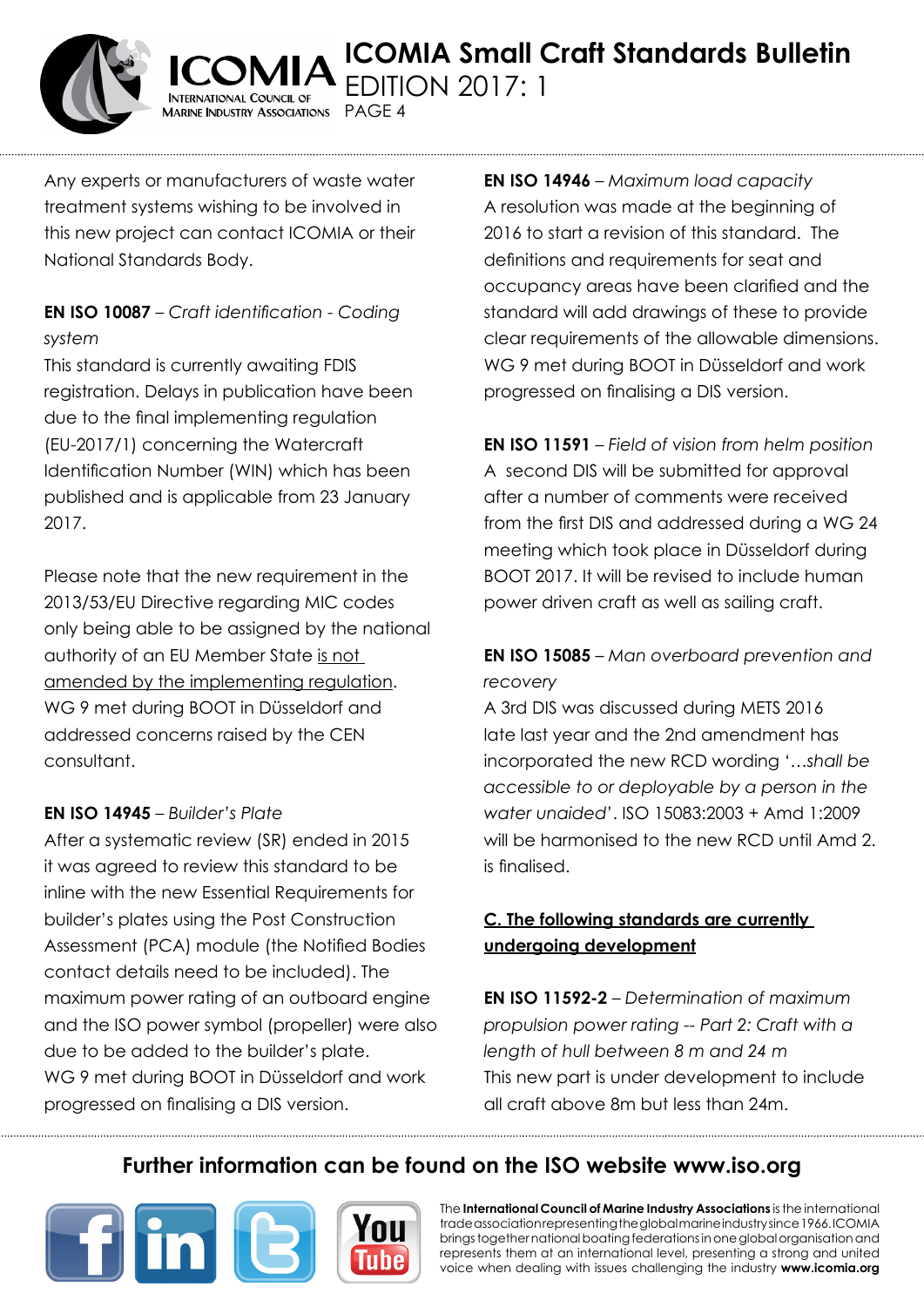

A draft international standard (DIS) was approved but after a number of technical comments from the CEN consultant it was decided to register a 2nd DIS after WG 4 met during METS 2016 late last year.

AARINE INDUSTRY ASSOCIATIONS PAGE 5

### **EN ISO 11812** – *Watertight or quick draining recesses and cockpits*

A DIS is currently still in preparation, but there are still a number of issues to resolve and further definitions (such as an 'open cockpit') to clarify. WG 3 (with a new convenor) met in Düsseldorf during BOOT 2017 and agreed on a new 'road map' to highlight key areas which are needed to create a simpler, easier to understand standard which removes duplication with other standards and provides a simple method of assessment.

## **EN ISO 12215-5** – *Hull construction and scantlings - Part 5: Design pressures for monohulls, design stresses, scantling determination*

This part of the standard is still undergoing major revision which also impacts on part 7. and 10. below. During a WG 18 meeting in Düsseldorf during BOOT 2017 it was agreed to have a DIS version of the part ready for circulation by the middle of April 2017. A possible application guide was also in development to allow small builders an opportunity to fast track simpler panels.

Reminder: A monitoring tool/application **[www.webscant.com](http://www.webscant.com/%20)** - has been set up as a comparison tool to analyse submitted data for existing recreational craft projects (using the current version of part 5.) against the existing standard and to build a data base with significant knowledge.

Readers of this bulletin involved in scantling calculations are invited to submit their own relative scantlings data (before the end of 2017) and then to later receive the results.

All questions relating to this online tool should be directed to the WG convenor, Mr Grégoire Dolto (**[dolto@fin.fr](mailto:dolto%40fin.fr%20%20?subject=ICOMIA)**)

**ISO 12215-7** – *Hull construction and scantlings – Part 7: Scantling determination of multihulls* The CD stage of this standard may be skipped and the new project registered directly as a DIS before February 2017. A spreadsheet which is useful to calculate and check design pressures for multihulls has been drafted and is currently being tested on various models. Further information regarding this tool will be available in upcoming bulletins.

**ISO 12215-10** – *Hull construction and scantlings – Part 10: Rig loads and attachments* During a WG 18 meeting with many rig/mast experts in Düsseldorf during BOOT 2017 it was agreed to have a DIS version of the part ready for circulation by the middle of June 2017 after it was reverted back to a new work item proposal.

# **Further information can be found on the ISO website [www.iso.org](http://www.iso.org/iso/home.html)**



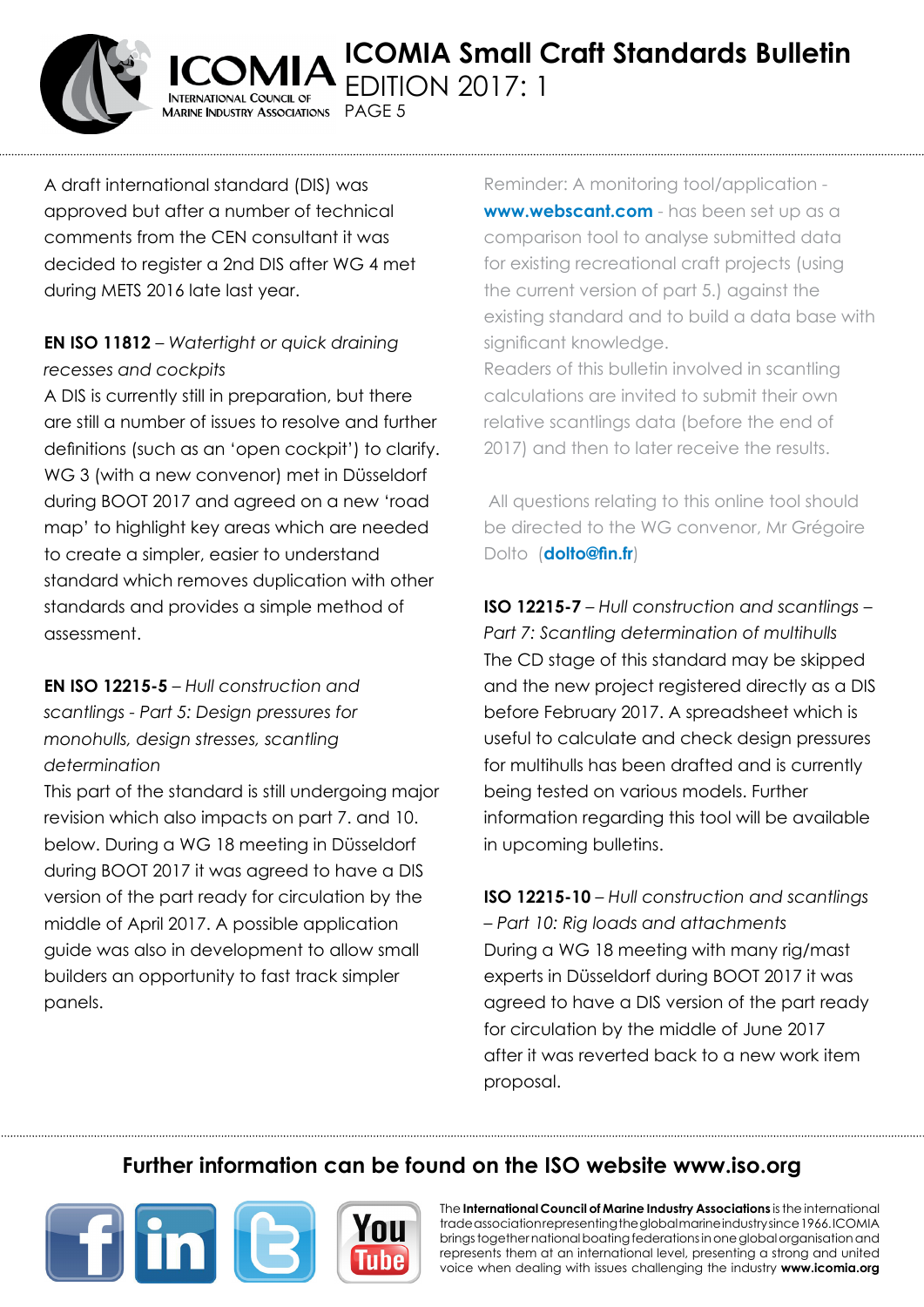

**EN ISO 12216** – *Windows, port lights, hatches, deadlights and doors – Strength and tightness requirements*

Marine Industry Associations PAGE 6

Following a WG 20 meeting in Düsseldorf during BOOT with a new convenor the revised date for a submission of a DIS has been confirmed as the end of July 2018. A consolidation of the work to-date was also made during this meeting and many of the definitions within the standard would be aligned with the various parts of ISO 12215 and ISO 12217.

# **EN ISO 9093-1&2** – *Sea-cocks and through-hull fittings*

Parts 1 and 2 will be revised due to new materials available on the market and could also be combined into one standard. Experts in this field are requested to register their interest with their national standards body. The work will be allocated to a new working group SC 2/WG 5 with Sam Behrmann as convenor and Ross Wombwell as the new project leader.

A revision of *ISO 15083:2003 - Bilge-pumping systems* would also be started within this new working group.

**EN ISO 8849:2003** – *Electrically operated directcurrent bilge pumps*

This standard will be revised under its current working group, WG 10 during the TC 188 Plenary and working group meetings taking place in Berlin, Germany in June 2017.

**EN ISO 13297** – *Electrical systems - Alternating current installations and EN ISO 10133:2012 Electrical systems - Extra-low-voltage d.c. installations*

These two standards will be revised and merged under WG 10 into a single standard called Electrical systems — Alternating and direct current installations.

**EN ISO 11105:1997** – *Ventilation of petrol engine and/or petrol tank compartments* This standard falls under SC 2/WG 2 and Robert Newsome is the new project leader. The revision is intended to be developed under the default timeframe of 3 years with the first meeting taking during BOOT Düsseldorf in January 2017.

**ISO 16147:2002 + Amd 1:2013** – *Inboard diesel engines – Engine-mounted fuel and electrical components*

This standard falls under SC 2/WG 2 and the recent DIS ballot which ended on the 9th December 2016 was approved with no negative votes.

#### **ISO 25197:2012 + Amd 1:2014** – *Electrical/*

*electronic steering system*  WG 2 under TC 188 SC 2 met in Düsseldorf during BOOT 2017 to finalise a CD version of this standard and discuss the current requirements of testing these systems. Marco Vaccari has been appointed as the new project leader of this standard.

# **Further information can be found on the ISO website [www.iso.org](http://www.iso.org/iso/home.html)**

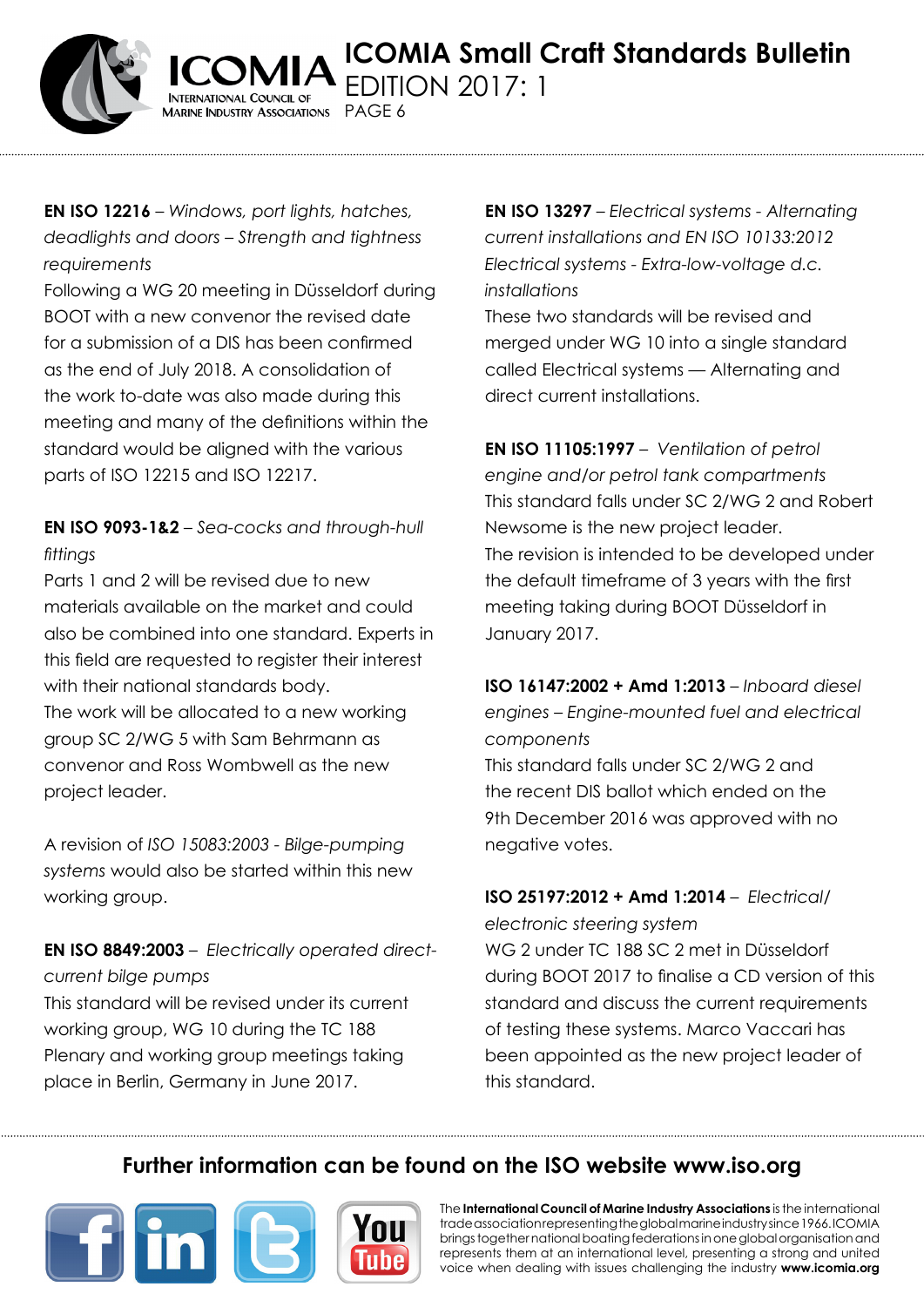**TERNATIONAL COUNCIL OF AARINE INDUSTRY ASSOCIATIONS** Page 7

#### **ISO 13590:2003** – *Personal watercraft - Construction and system installation requirements*

Although no formal working group has been formed to address a revision of this standard (agreed during a recent systematic review), work has started with the first kick-off meeting taking place in Düsseldorf during BOOT 2017. A formal new work item proposal (NWIP) would be submitted soon and all interested experts can contact Patrick Hemp at ICOMIA [patrick@icomia.com](mailto:patrick%40icomia.com%20?subject=Standards%20Bulletin)

### **D. The following standards have undergone systematic review in 2016/2017**

- **• ISO 8846:1990** *Electrical devices Protection against ignition of surrounding flammable gases*
- **• ISO 9097:1991**  *Electric fans*
- **• ISO 9650-1:2005** *Inflatable liferafts Part 1: Ocean use*
- **• ISO 9650-2:2005** *Inflatable liferafts Part 2: Coastal use*
- **• ISO 12133:2011** *Carbon monoxide detecting systems*
- **• ISO 12215-1:2000** *Hull construction and scantlings - Part 1: Materials: Thermosetting resins, glass-fibre reinforcement, reference laminate*
- **• ISO 12215-2:2002** *Hull construction and scantlings - Part 2: Materials: Core materials for sandwich construction, embedded materials*
- **• ISO 12215-3:2002**  *Hull construction and scantlings - Part 3: Materials: Steel, aluminium, alloys, wood, other materials*
- **• ISO 12215-4:2002**  *Hull construction and scantlings - Part 4: Workshop and manufacturing*
- **• ISO 12215-6:2008** *Hull construction and scantlings - Part 6: Structural arrangements and details*
- **• ISO 4566:1992** *Small craft with inboard engine - Propeller shaft ends*
- *• and bosses with 1:10 taper*
- **• ISO 8845:1995** *Small craft with inboard engine - Propeller shaft ends and bosses with 1:16 taper*
- **ISO 7840:2013** Fire resistant fuel hoses
- **• ISO 8469:2013** *Non-fire-resistant fuel hoses*
- **ISO 8847:2004** Steering gear Wire rope *and pulley*
- **• ISO 8848:1990**  *Remote steering systems*
- **ISO 9775:1990** Remote steering systems for *single outboard motors of 15 kW to 40 kW power*
- **ISO 10592:1994** Hydraulic steering systems

Note: All the steering standards have been confirmed after systematic review in 2015 but TC 188 SC 2 WG 3 will investigate possibilities for alignment of requirements and merging all steering gear standards.

**ISO 11547:1994** – *Start-in-gear protection* 

All SR above end 6th March 2017

# **Further information can be found on the ISO website [www.iso.org](http://www.iso.org/iso/home.html)**



*•*

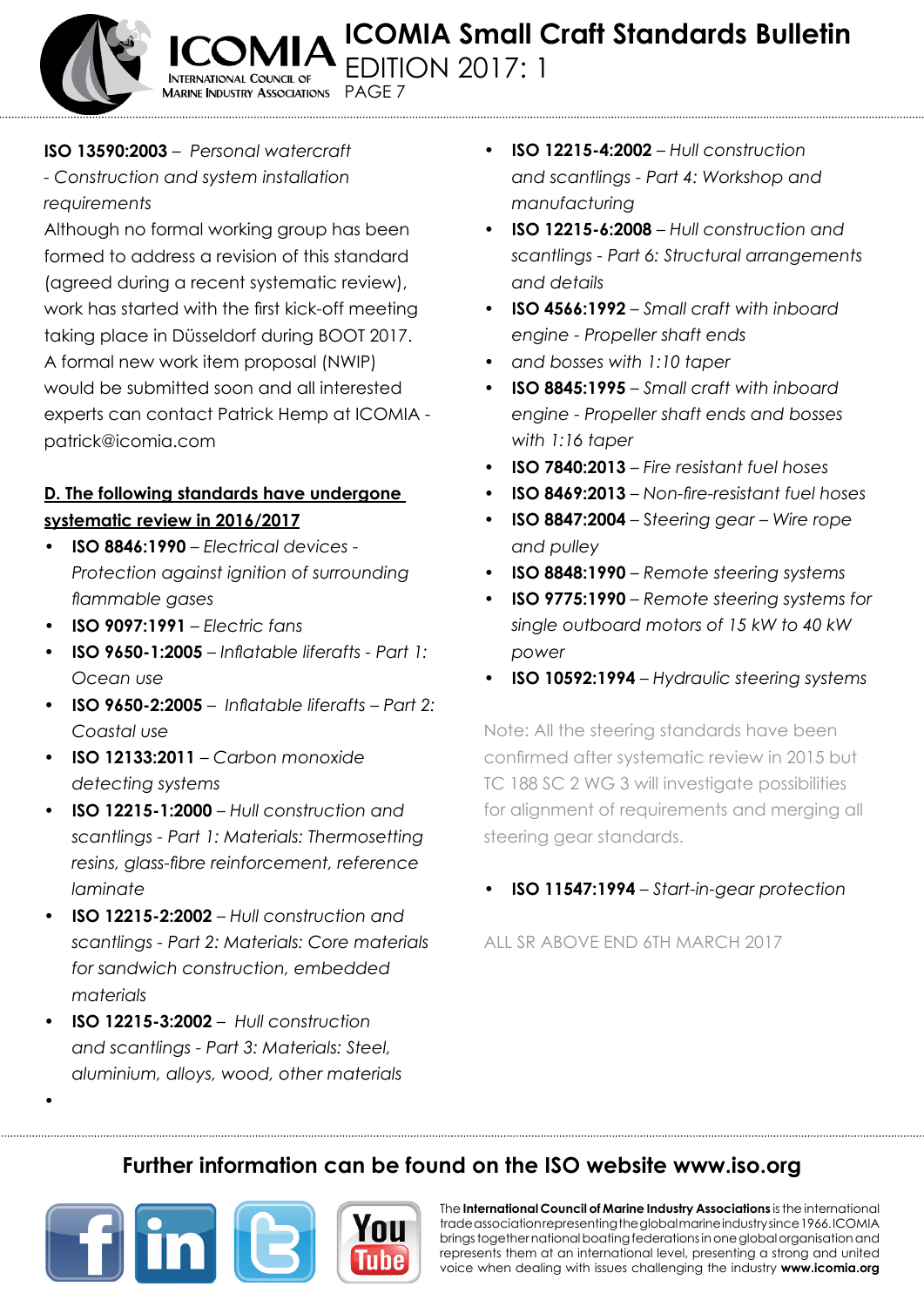

# **Appendix (1.)**

DEVELOPMENT AND MANAGEMENT OF ISO STANDARDS

Marine Industry Associations PAGE 8

ISO TC 188 is responsible for standardization of equipment and construction details of recreational craft, and other small craft using similar equipment, up to 24 metres length of the hull.

Currently, lifeboats and lifesaving equipment are covered by ISO TC 8.

ISO TC 188 has developed 78 published standards under the guidance of 21 separate working groups. Currently there are 12 active work groups and two Sub-Committees, **SC 1 Personal safety equipment** and **SC 2 Engines and propulsion systems**

The Secretariat of TC 188 is held by the Swedish Standards Institute (SIS) and Mr Erik Lundin (**[Erik.Lundin@sis.se](mailto:Erik.Lundin%40sis.se%20?subject=ICOMIA)**) is the Secretary.

Membership of TC 188 comprises of national standards bodies as well as liaison members who belong to other ISO TC's or to international or large regional organizations.

Only one member per country is allowed but they can have more than one representative within the committee.

There are two different categories:

- P-Members are full members who actively participate and have an obligation to vote on all questions submitted within the TC. The following 24 countries are P-Members of TC 188: France (AFNOR), USA (ANSI), UK (BSI), Germany (DIN), Malaysia (DSM), Russia (GOST R), Portugal (IPQ), Iran (ISIRI), Japan (JISC), Republic of Korea (KATS), Belgium (NBN), Netherlands (NEN), Ireland (NSAI), Australia (SA), South Africa (SABS), China (SAC), Canada (SCC), Finland (SFS), Israel (SII), Sweden (SIS), Norway (SN), Switzerland (SNV), Italy (UNI) and Czech Republic (UNMZ).
- O-Members follow the work as observers but cannot make any formal comments about the development process. The following 20 countries are O-Members of TC 188: Spain (AENOR), Austria (ASI), Romania (ASRO), Bulgaria (BDS), India (BIS), Denmark (DS), Ukraine (DSSU), Greece (ELOT), Croatia (HZN), Tunisia (INNORPI), Montenegro (ISME), Serbia (ISS), Iceland (IST), Hong Kong (ITCHKSAR), Hungary (MSZT), Cuba (NC), Poland (PKN), Slovakia (SUTN), Thailand (TISI) and Turkey (TSE).

# **Further information can be found on the ISO website [www.iso.org](http://www.iso.org/iso/home.html)**



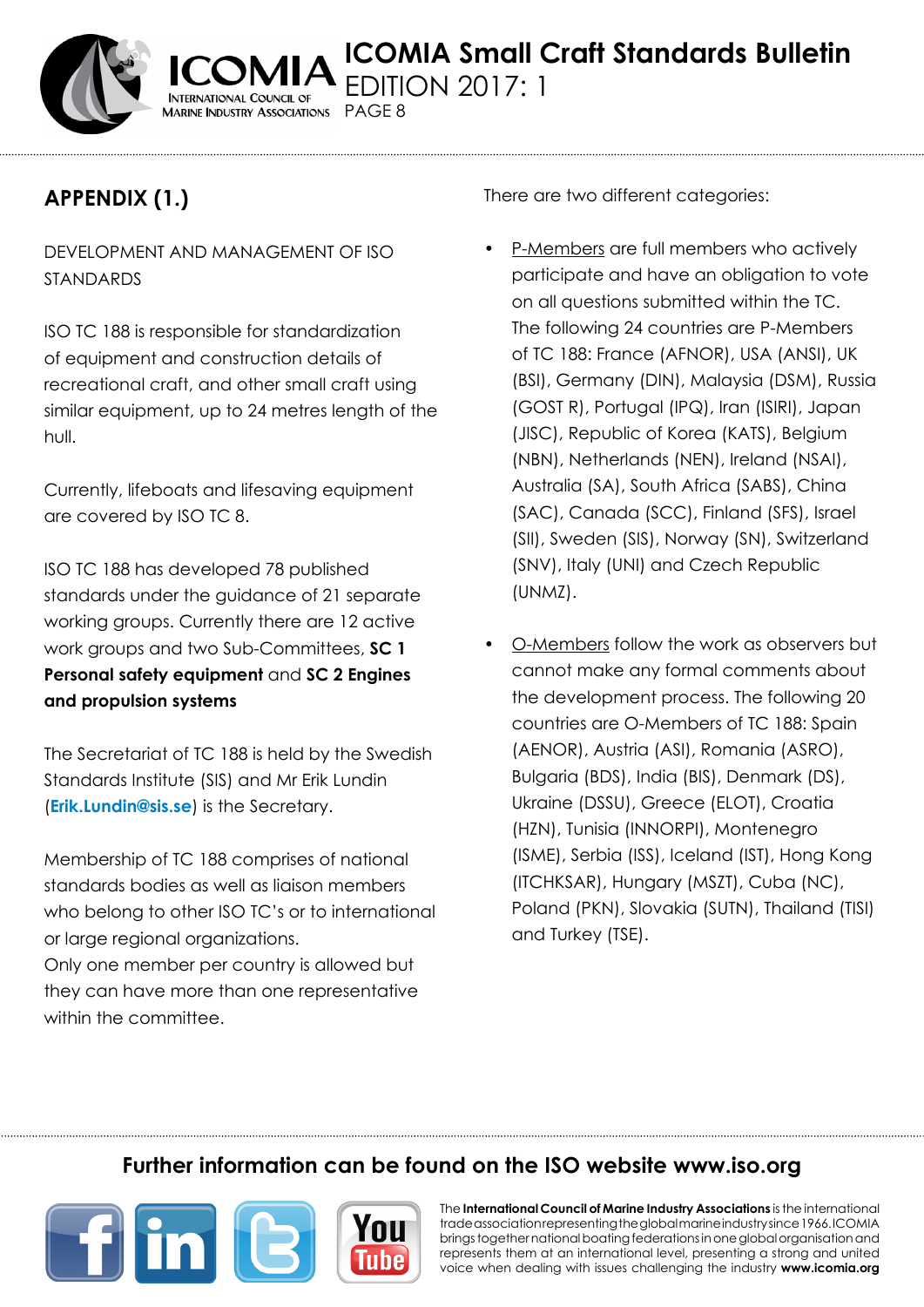**ICOMIA Small Craft Standards Bulletin** DITION 2017: 1

PAGF<sub>9</sub>

The development of an ISO International Standard (or revision or amendment of an existing standard) follows a series of stages:

**1. Preliminary Stage** – Preliminary Work Items (PWI) are submitted and voted on by the participating members of the technical or sub committees.

**2. Proposal Stage** – New Work Item Proposals (NP) are developed for a new standard, new part of an existing standard, a technical specification or a publicly available specification.

**3. Preparatory Stage** – This stage covers the preparation of a Working Draft (WD)

**4. Committee Stage** – The Committee Draft (CD) takes into account comments from national bodies and reaches a consensus on the technical content. This is an optional stage and can be skipped under certain circumstances.

**5. Enquiry Stage** – A Draft International Standard (DIS) is circulated to all ISO member bodies for a three month vote (this may be extended to a period of five months by the technical or sub committees concerned).

**6. Approval Stage –** The Final Draft International Standard (FDIS) is circulated within a three month period for a two month voting window. This is an optional stage and can be skipped under certain circumstances (although, not for harmonised standards).

**7. Publication Stage** – An International Standard (IS) is printed and distributed within one month after all corrections are made.

# **Further information can be found on the ISO website [www.iso.org](http://www.iso.org/iso/home.html)**



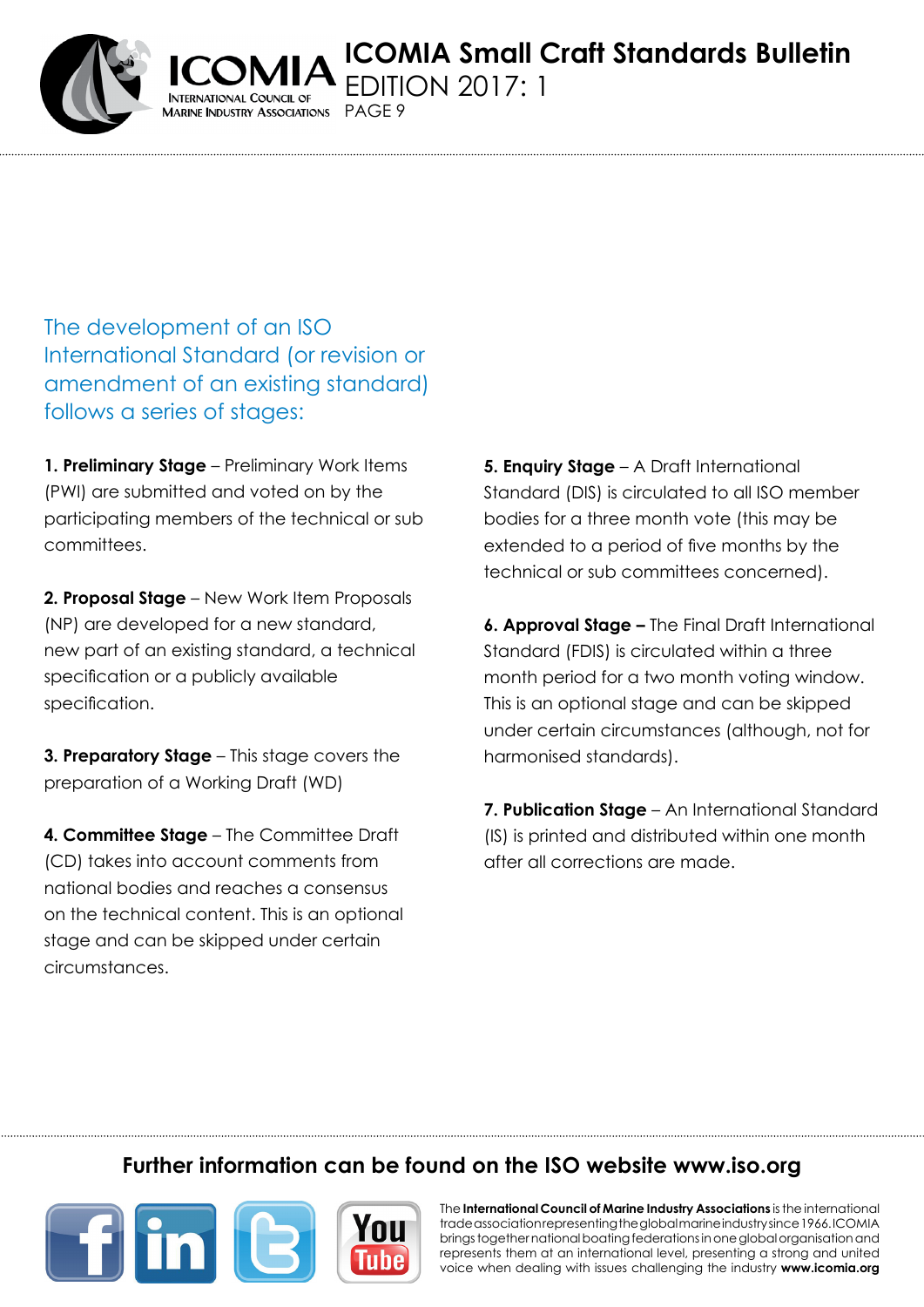

### The international council of marine industry associations – icomia – is the international trade association representing the global marine industry since 1966

ICOMIA lobbies international authorities and major organisations, publishes documents and guidelines and produces tools to facilitate the growth of the industry.

We bring together national boating federations in one global organisation and represents them at an international level, presenting a strong and united voice when dealing with issues challenging the industry.

No less than 36 national federations across the world are full members of ICOMIA today. Our members include the vast majority of the industrialised countries from North America across to Japan and China and from Finland to New Zealand.

ICOMIA's objectives are to provide a forum for the exchange of views between the different national marine industry associations, to produce internationally agreed standards to ensure high quality and safety of industry's products, to remove all barriers to trade, wherever they may exist and to promote boating and to give guidelines where appropriate.

We represents an agreed international industry opinion on environmental matters related to boating and seek to minimise any adverse effects of boating on the marine environment. Protection of the marine environment is an ICOMIA core value.

Our working **OMMITTEES OMMITTEE** committees predominately consist of our member associations and address issues  $\boldsymbol{\cup}$ challenging the marine industry worldwide

The ICOMIA Online Library contains useful information about the industry. Members can access and/or provide relevant data here

 $\overline{\phantom{0}}$ 

ibrary

With the help of our members throughout the world, ICOMIA acts internationally on behalf of all those concerned with the marine industry Members